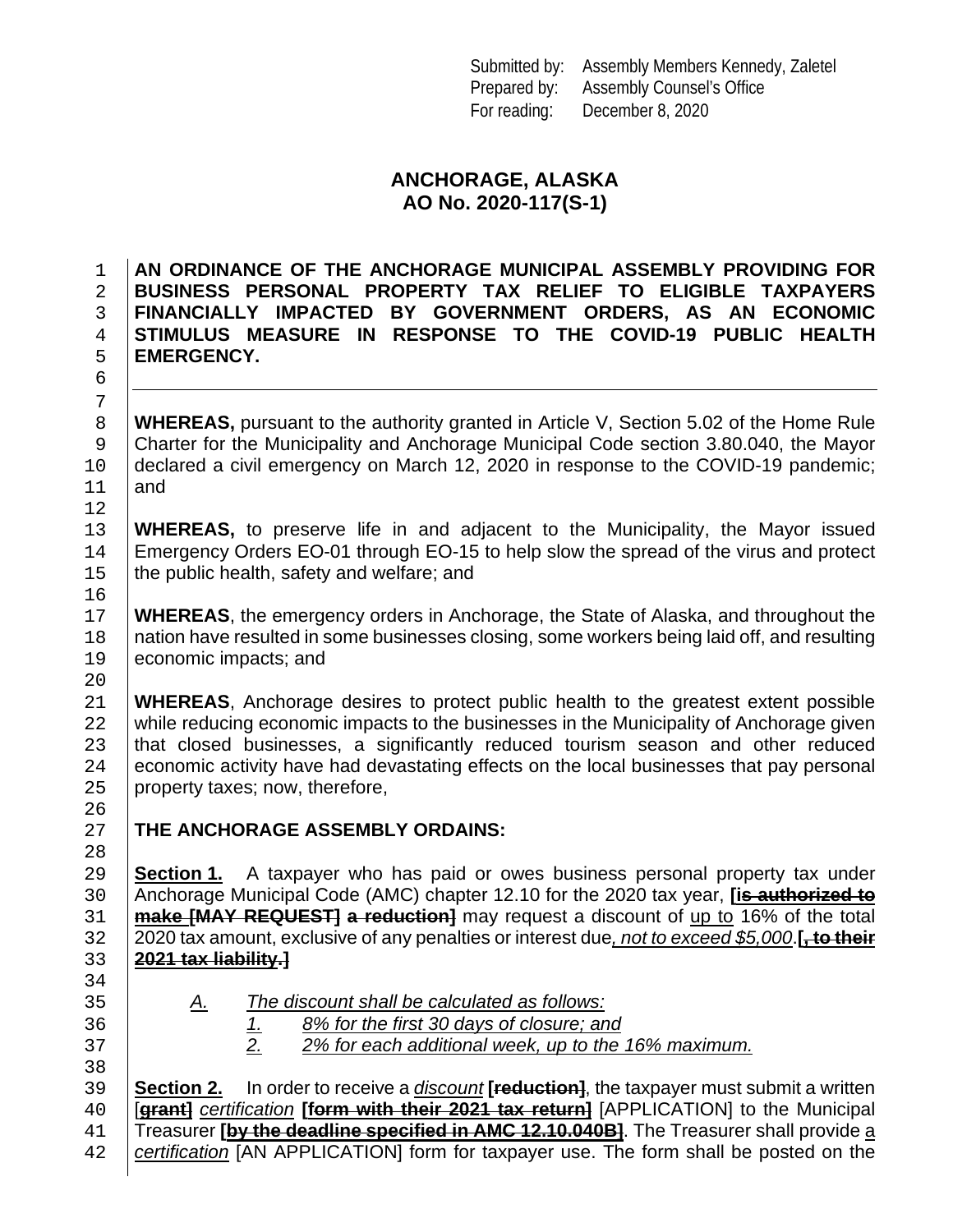1 | Municipality's website in a conspicuous location. In order to be considered, the form 2 | [APPLICATION] must include the following: [APPLICATION] must include the following: 3 A. Taxpayer business name and municipal tax account number. 5 B. Certification signed by an authorized representative that: 7 1. the business was required to close by one or more State of Alaska or 9 Municipality of Anchorage COVID-19 Orders. 10<br>11 11 2. the closure or closures lasted for at least a cumulative 30 normal<br>12 business davs for that business. A closure period may include davs 12 business days for that business. A closure period may include days<br>13 https://whenthethusiness.was.allowed.to.reopen.under.conditions.but.the 13 when the business was allowed to reopen under conditions, but the 14 business was not able to comply with the reopening conditions and 14 business was not able to comply with the reopening conditions and<br>15 therefore did not reopen. therefore did not reopen. 16<br>17 17 3. if a bar, restaurant, brewery, food and beverage kiosk, or other<br>18 establishment serving food or beverages, the business did not provide establishment serving food or beverages, the business did not provide 19 delivery, drive-thru, or take out service during the closure.  $\frac{20}{21}$ 21 4. the business has no unpaid municipal tax liability from a prior year,<br>22 unless the liability is currently under appeal. unless the liability is currently under appeal.  $\frac{23}{24}$ 24 *5. the business:*  25<br>26 26 *a. had less than \$1 million in gross revenue in 2020;*  27 *b. had no more than twenty total full-time or part-time employees*  28 **at any one time in 2020; and**<br>29 *c.* is located in the Municipality 29 *c. is located in the Municipality of Anchorage.* 30<br>31 31 **[the business, including any affiliates as defined in 13 C.F.R. 121,**  32 **meets the applicable size standard of a small business under 13**<br>33 **C.F.R. 121.**-1 33 **C.F.R. 121. ]** 34<br>35 35 **Section 3.** In order to be considered, *certifications* [*applications*] must be received no 36 later than *March 1, 2021.* December 31, 2020. **[***Certifications* **Applications shall be**  37 **reviewed for compliance and eligibility pursuant to the standards applicable to**  38 **business personal property tax returns. If approved***, and funding is available,* t] *T*he 39 *discount [reduction*] shall be paid to the taxpayer prior to December 31, 2021. **[applied to**  40 **the taxpayer's 2021 business personal property tax liability.]** All discounts are <br>41 contingent on the availability of eligible federal or state grant funding. If grant funding is  $\frac{41}{42}$  contingent on the availability of eligible federal or state grant funding. If grant funding is  $\frac{42}{4}$ insufficient, discounts shall be prorated. 43 44<br>45 45 **[A. The reduction shall be calculated as follows:** 46<br>47 47 **1. 8% for the first 30 days of closure; and** 2. 2% for each additional week, up to the 16% maximum. 49<br>50 50 **B. If the** *discount* **reduction is greater than the taxpayer's 2021 business**